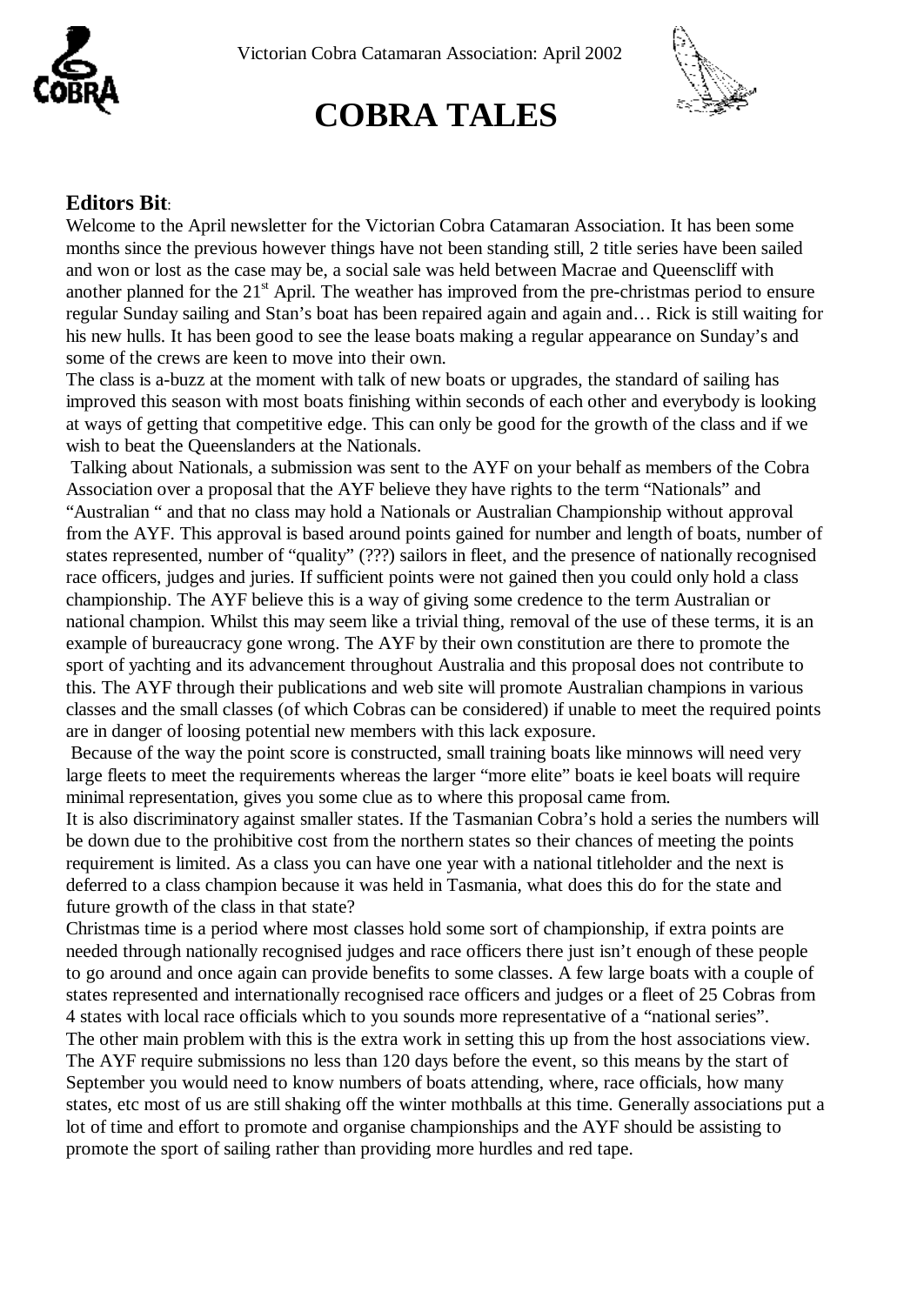On a lighter note, did anybody happen to see the catamarans racing in the movie "The Thomas Crown Affair" on TV a couple of Sundays ago? Managed to catch a glimpse whilst channel surfing and jumped on the Net for a bit more info. The class is Formula 40 and they look just like a big off- thebeach catamaran, no accommodation just two hulls and a trampoline. The dimensions are 40 ft long , 26 ft wide, the mast is 68 ft tall fully rotating and the sail area is initially listed as lots with more downwind. The actual measurements are 1250 sq ft in main and jib and then they can carry a spinnaker up to another 2100 sq ft. Whilst they appear to be a predominately American class, there is one in Queensland and on the Gold Coast to Moreton race she averaged 23.6 knots. Whilst not allowed in Australia because of local regulations, the Americans have 12 ft hiking racks, basically ladders with seats out each side to provide additional righting moment. If you have US \$ 150,000 there is a couple of second hand ones on the market, and if you need a crew, I'm free. If you want some more info have a look at<http://www.vanisle360.nisa.com/2001/boats/dragonfly/Dragonfly.htm> for starters.

#### **Presidents Report:**

It has been a very good year for the Cobra Class. We have had resurgence in Tasmania, possibly equal interest in NSW, with the reforming of the NSW Association. It is early days yet but we can only hope and support. It even looks like Queensland is rebuilding.

Our Association (lease) Boats are achieving the role we envisaged for them of putting people into boats and boats on the water. The Parkdale Cobra fleet has grown significantly and now is very competitive and it looks impressive. All of this has been due to a lot of work put in by members and I wish to thank them for their time and efforts for the Association and the Class.

Now what for the future? We need those with experience to become mentors for the new skippers taking over Association boats, help on and off the water, don't be afraid to put your hand up.

To grow we need two things, the first is more boats, where do we get them? Do some of us upgrade or do we look to other the states. The second is more exposure, should we look at establishing the class at another club, while not undermining the Parkdale base? Big questions, think about it, and bring your ideas to the AGM.

Chris Wells.

### **2001/2002 National Titles**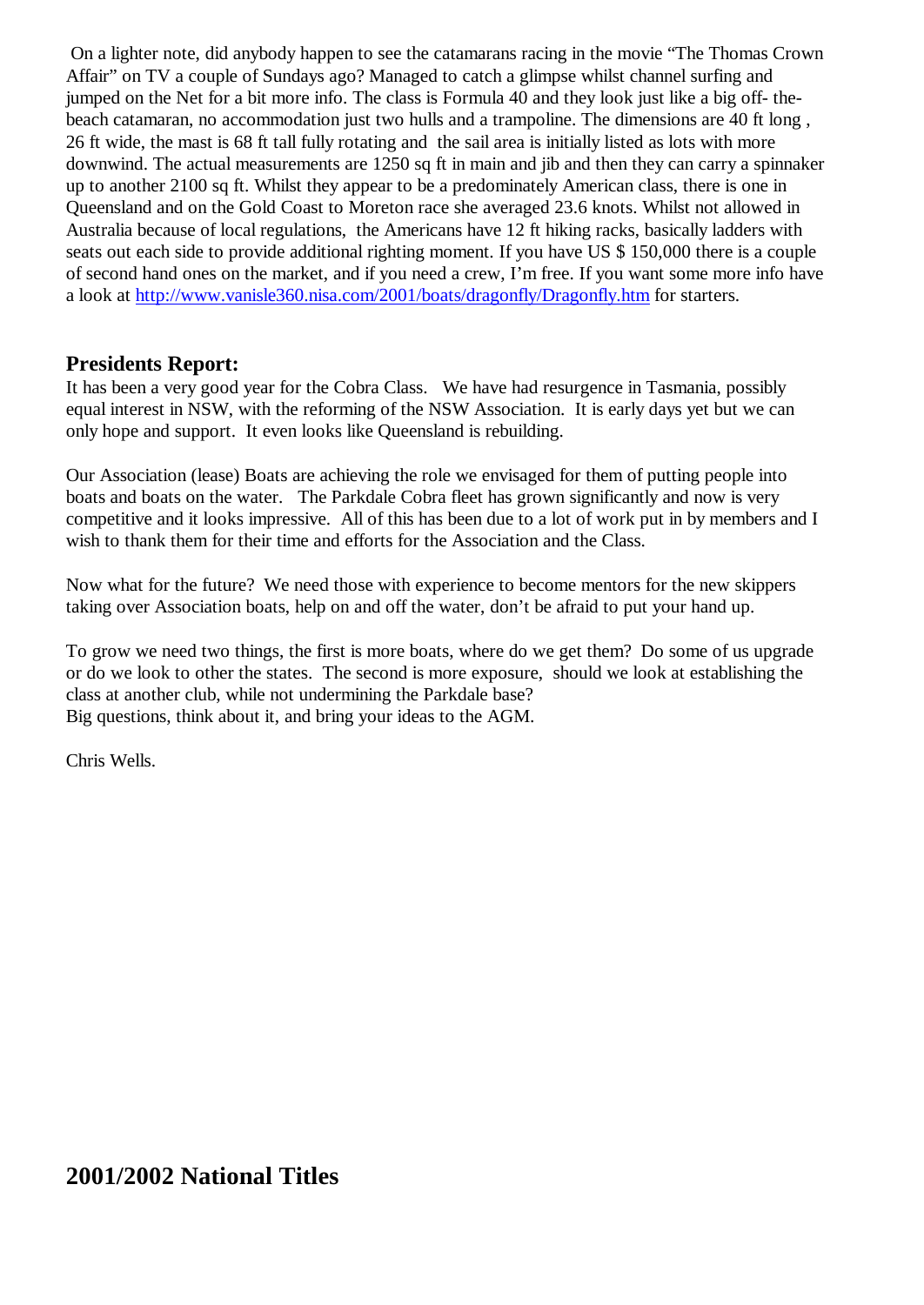This title series was held at Speers Point Sailing club over the christmas / new years period and was a real test of everybody's sailing ability. Speers Point is located at the northern end of Lake Macquarie and can provide ideal sailing conditions with steady breezes and flat seas, however as most will recall the bushfires that ringed Sydney attested to the harsh conditions that were around during this period. Racing was held in absolute drifter conditions to gusts exceeding 40 knots, with extreme temperatures.

Race 1 started in 10-15 knots and was a close contested battle between the 2 Queensland boats Addiction (Matthew Caldwell) and Blue Dog (Scott McVey) with Blue Dog crossing the line first, followed by Addiction with Laurie Bradford  $3<sup>rd</sup>$  on LiveWire and Dream Machine (Rick Nixon)  $4<sup>th</sup>$ .

The second race saw the first 2 placing's reversed. In a light and variable wind the fleet stayed fairly close together with the fickle wind pushing the back of the fleet up to the front runners. A shortened course saw Addiction followed by Blue Dog and after carrying his own private breeze Reddy (Robert Pullen) in  $3<sup>rd</sup>$  place. Live Wire was  $4<sup>th</sup>$ . Rick Nixon managed to find the place on the lake where Reddy had stolen all the wind from and Chris Wells on Really Awesome showed everybody how to capsize a Cobra in 3 knots of breeze.

Race 3 start was delayed with boats sitting on the start line whilst a severe rainsquall and lightening worked its way down the lake. The race was eventually started in an increasing breeze and became a quick affair with gusts up to 27 knots. Many boats soon realised how shallow the lake actually is with many capsizing and on righting the top third of the sail covered in the thick black Lake Macquarie mud. Blue dog  $1<sup>st</sup>$ , Addiction  $2<sup>nd</sup>$ , Live Wire  $3<sup>rd</sup>$ .

A few sore heads welcomed the lay day after the previous nights New Years eve celebrations and whilst some headed to the nearby Hunter Valley wineries others used this time to catch up on some sleep or simply play around in the lake.

Race 4 was a delayed start due to very light winds and constant changes in directions, after 5 postponements, the race was delayed to the afternoon where there was a further postponement due to strong wind gusts!!!! A start was eventually had however during the race gusts over 40 knots were experienced with Really Awesome (Chris Wells), Blue Dog and the NSW boat WPA all breaking masts. Boats were capsized from one end of the course to the other. Placings saw Addiction followed by Live Wire (Laurie Bradford) and Fuse a light (Colin Orchard) in  $3<sup>rd</sup>$ . For some reason there was a lack of interest in running a second race that day.

After a night of rebuilding masts all boats started race 5. This race was held in very light and flukey conditions. The early leaders carried the last of the breeze to the finish line whilst the rest of the fleet were left to make do. Six Victorian boats Dream Machine, Wildcat, Really Awesome, Mean As, Fuse A Light and Live Wire were locked together fighting out  $4<sup>th</sup>$  place, all crossing the line seperated by only seconds. 1st Dream On, 2nd Blue Dog, 3rd Addiction.

The penultimate race saw the breeze improve and great sailing, Addiction was in front but Blue Dog picked a gust and moved into the lead, Rick Nixon on Dream Machine found another and on the opposite tack sped to the finish to claim his second race. An overlap in racing courses with the VS's saw some spectacular racing as the 2 fleets intermixed. 1<sup>st</sup> Dream On,  $2<sup>nd</sup>$  Blue Dog,  $3<sup>rd</sup>$  Addiction.

Going into the final race saw 3 boats with 2 wins apiece and many other variations for the minor placings. Racing was finally started after several postponements as the wind settled into a 10-14 knot easterley. Blue Dog led from the start and then powered away increasing his lead on every leg. Addiction suffered equipment failure and was forced to retire, Dream Machine picked up  $2<sup>nd</sup>$  and WPA  $3^{\text{rd}}$ .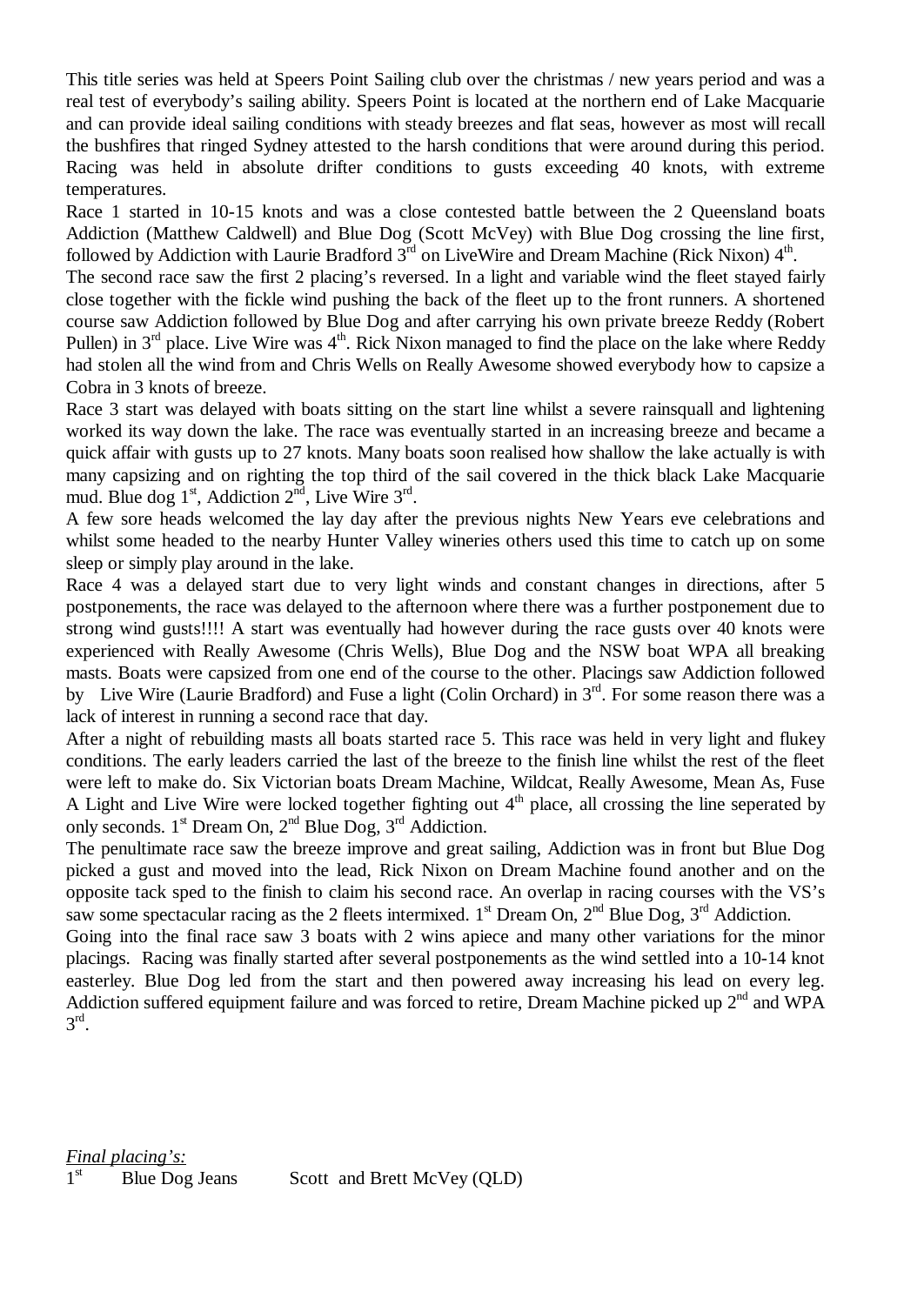| 2 <sup>nd</sup> | Addiction     | Matthew Caldwell and Andreas Rehberger (QLD) |
|-----------------|---------------|----------------------------------------------|
| $3^{\text{rd}}$ | Live Wire     | Laurie Bradford and Megan Thornhill (VIC)    |
| $4^{\text{th}}$ | Dream On      | Rick and Robbie Nixon (VIC)                  |
| $5^{\text{th}}$ | Dream Machine | Peter Marsh and Clare Pitcher (VIC)          |

*Handicap:*

| 1 <sup>st</sup> | Mean As               | Malcolm Winder and Liam Gillespie (VIC)  |
|-----------------|-----------------------|------------------------------------------|
| 2 <sup>nd</sup> | Undercover            | Derek and Foghorn Thornhill (VIC)        |
| 3 <sup>rd</sup> | <b>Really Awesome</b> | Chris Wells and Michael Fitzgerald (VIC) |

The Teams section was one by Live Wire, Dream On and Dream Machine.

#### *Minor awards*

| Capsizing in the lowest wind speed: Really Awesome |                                                                       |
|----------------------------------------------------|-----------------------------------------------------------------------|
| Most number of capsizes                            | Wildcat                                                               |
| Boat with noisiest crew member                     | Undercover                                                            |
| Boat with most trying wife                         | Live Wire (Keep persisting Kerry, don't let that windsurfer beat you) |

At the end of this series Blue Dog, Addiction and Dream On were purchased by a Tasmanian contingent to strengthen their fleets in the southern state. It is expected with their potential return at the Nationals later this year and the new boats and sailors in the other eastern states that the next Nationals are shaping up to be the best yet. Even if you think your sailing is not good enough this series is probably the best opportunity for you to learn and develop more skills than you will in a season of Sunday sailing, everybody should be planning to attend the 2002/03 Cobra National's.

#### **Colin's Poisoned Pen (At the Nationals)**

Firstly, congratulations are in order to Mal for winning the "Yooralla award" at the nationals. See previous article for details.

It seems Lauren's similarity with Foghorn Leghorn is not just in looks. Could everyone please bring a bottle of sleeping pills for her at the next nationals?

Robert and his crew Ben seem to have a couple of things in common. After having imbibed a little too much, on separate occasions, both were heard to be calling for Ruth and Bill.

X to Colin : "Look in that tent, there's a whole wine rack set up in there" Colin: "It must be Mal's tent." X : " Are you sure? Its still half full and this is the last day." Colin: "He must have restocked for the trip home tomorrow!!"

Overheard at the Nationals:

Chris talking to his new crew, "now while we're out there on the water you might hear some language that you have not heard before"

He did not elaborate, I can only imagine that the words we haven't heard from Chris must be things like please, thankyou, well done, when your ready, you're so quick!

Before the invitation race at the nationals, Laurie was seen polishing his boat. Is he a slow learner? Didn't he see what polishing did for Mal? He is however methodical and careful. He even placed a 'Sign On'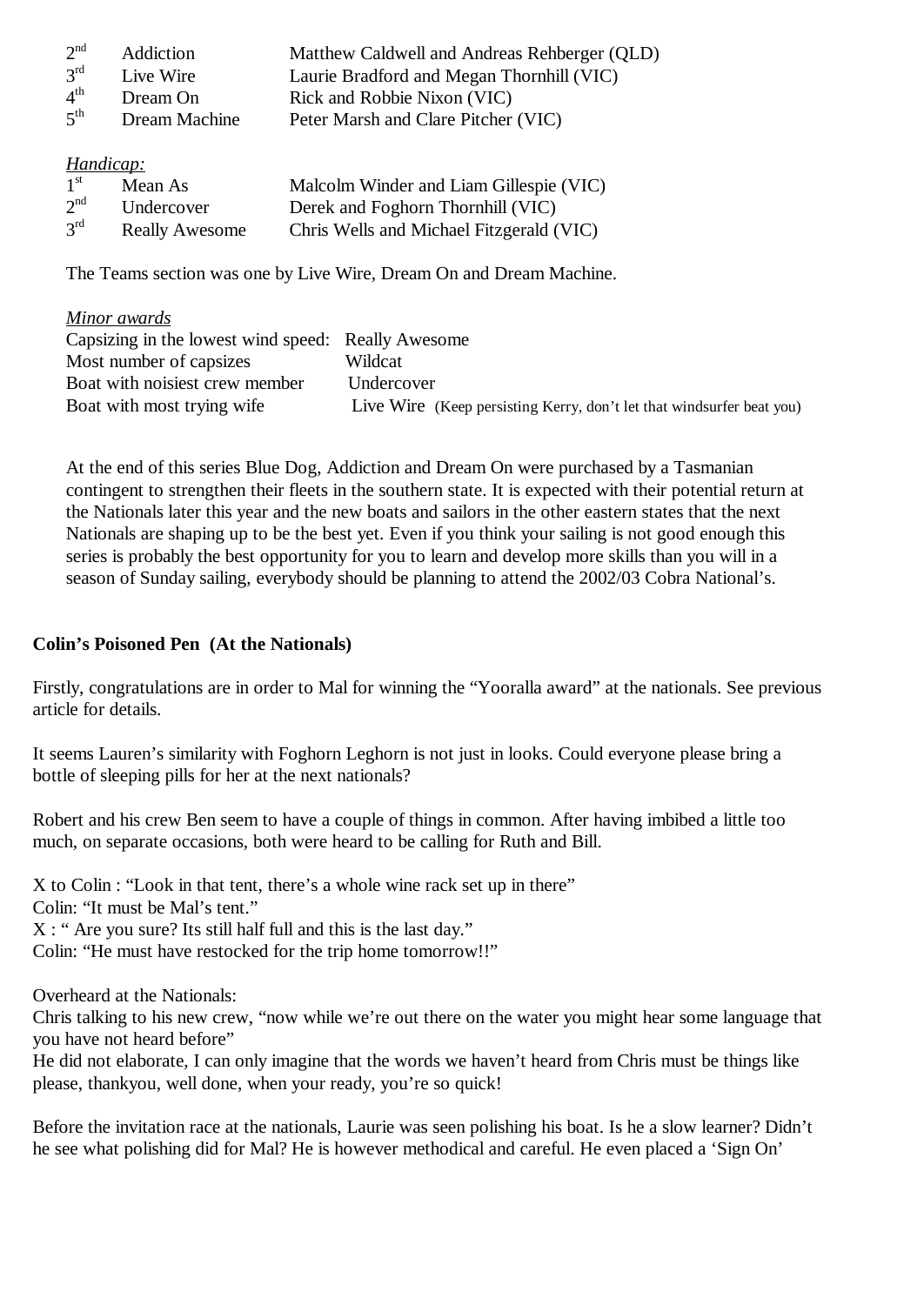reminder sign at eye level going into his tent before heat one. Perhaps a little unnecessary as who could ever forget to sign on during a nationals series? Laurie may know, just ask him.

Overheard at the Speers Point clubhouse: Commodore: " Why did that Cobra mast just fall over onto the grass" Assistant: " The boat was Reddy" Commodore: "Oh I see! OK."

What did Stan say to another skipper about the suitability of that boats forestay cord just before the mast fell over and how lucky was that skipper that nothing other than his pride was damaged. His reputation however was enhanced although I will not mention his name . Let it surfice to say that the editor of the Parkdale Yacht club newsletter was not keen to publish this story, that is why it has appeared here.

This was another presentation bought to you by 'Colin's poisoned pen'. The views contained within are not necessarily shared by the VCCA, at least not publicly.

Colin in an attempt to become as slow as Mal looks at fitting a spinnaker to his boat, however he soon realised that he doesn't need a spinnaker to go slow……



#### **What makes a Cobra Go???- by Laurie Bradford**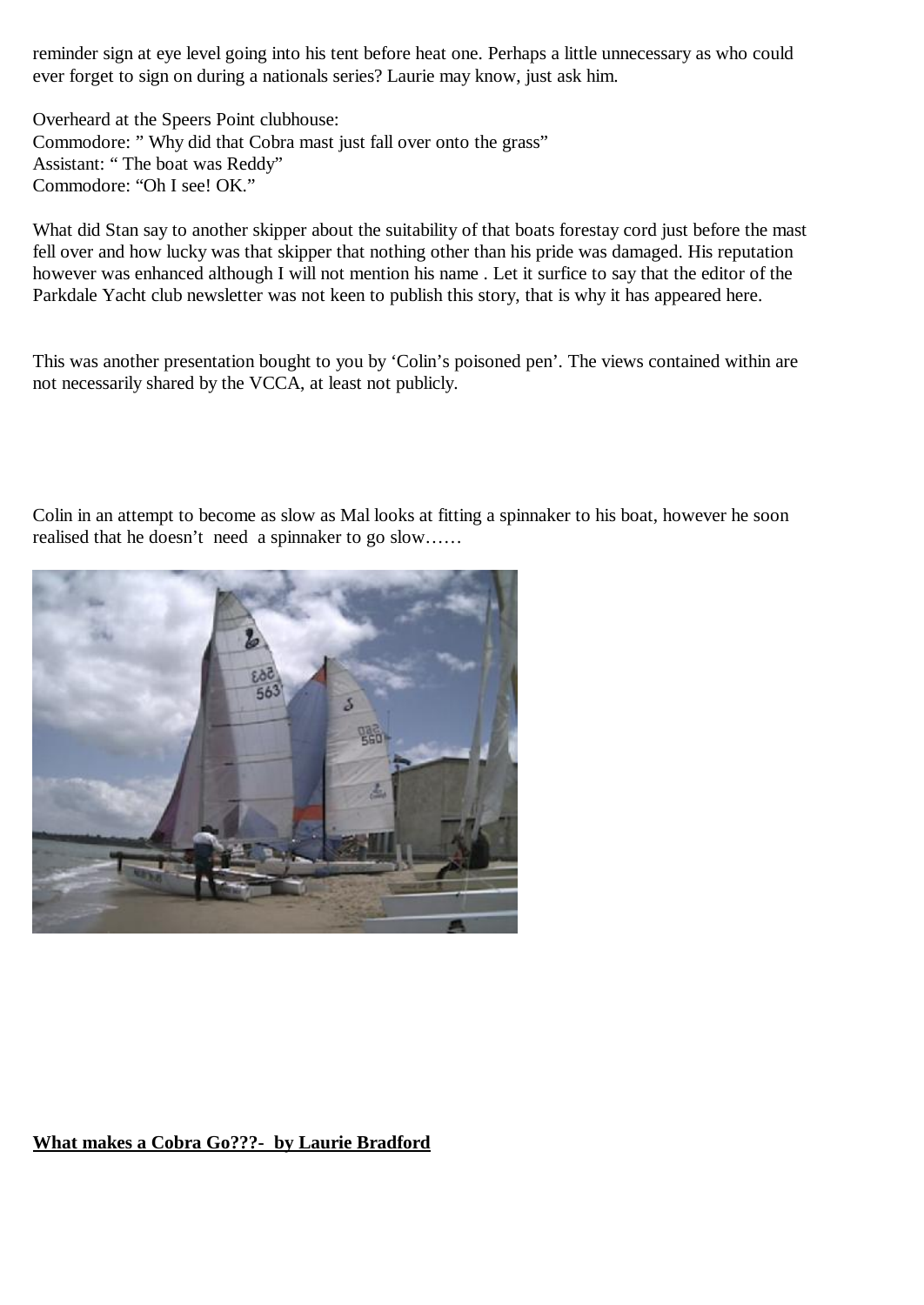Every skipper seems to have a different reply to this question, so I have tried to itemise the factors that improve the speed of a boat and to give each a percentage assessment in terms of its importance to the boats effectiveness. (I'm not doing this because I'm bored and need to get a life but because it may help us all to do what we need to do to beat the Queenslanders and/or each other!!!!)

|                                                                                                                                                                                                                    | My Rating % | <b>Your Rating%</b> |
|--------------------------------------------------------------------------------------------------------------------------------------------------------------------------------------------------------------------|-------------|---------------------|
| 1. Mainsail-This is the motor, and if it doesn't work, nothing else will help. Look at the sails that are<br>effective and note the structure that will satisfy your needs. Remember that all sails work better in |             |                     |
| some conditions than others and that old sails are not necessarily bad sails                                                                                                                                       | 50          |                     |
|                                                                                                                                                                                                                    |             |                     |
| 2. Jib- must fit the main and be operated as a companion to the main. Old jobs are usually bad jibs.                                                                                                               | 7           |                     |
| 3. Battens- Shape/ strength/ curve/ weight- must match the sail design.                                                                                                                                            |             |                     |
|                                                                                                                                                                                                                    | 3           |                     |
| 4. Mast-most are the same                                                                                                                                                                                          | 1           |                     |
|                                                                                                                                                                                                                    |             |                     |
| 5. Hull weight                                                                                                                                                                                                     | 5           |                     |
| 6. Crew weight                                                                                                                                                                                                     | 2           |                     |
|                                                                                                                                                                                                                    |             |                     |
| 7. Drag-Hulls/rudders/boards/slot                                                                                                                                                                                  | 2           |                     |
| 8. Traveller effectiveness                                                                                                                                                                                         | 1           |                     |
|                                                                                                                                                                                                                    |             |                     |
| 9. Mast Rake                                                                                                                                                                                                       | 3           |                     |
| 10. Rig tension $-$ super tight/ tight/ light                                                                                                                                                                      | 1           |                     |
|                                                                                                                                                                                                                    |             |                     |
| 11. Main beam curve                                                                                                                                                                                                | 2           |                     |
| 12. Hull alignment                                                                                                                                                                                                 | 2           |                     |
|                                                                                                                                                                                                                    |             |                     |
| 13. Crew position                                                                                                                                                                                                  | 4           |                     |
| 14. Diamond tension                                                                                                                                                                                                | 3           |                     |
|                                                                                                                                                                                                                    |             |                     |
| 15. Rudder blade angle- weather/lee helm                                                                                                                                                                           | 2           |                     |
|                                                                                                                                                                                                                    |             |                     |
| 16. Good starts and smart tactics                                                                                                                                                                                  | 7           |                     |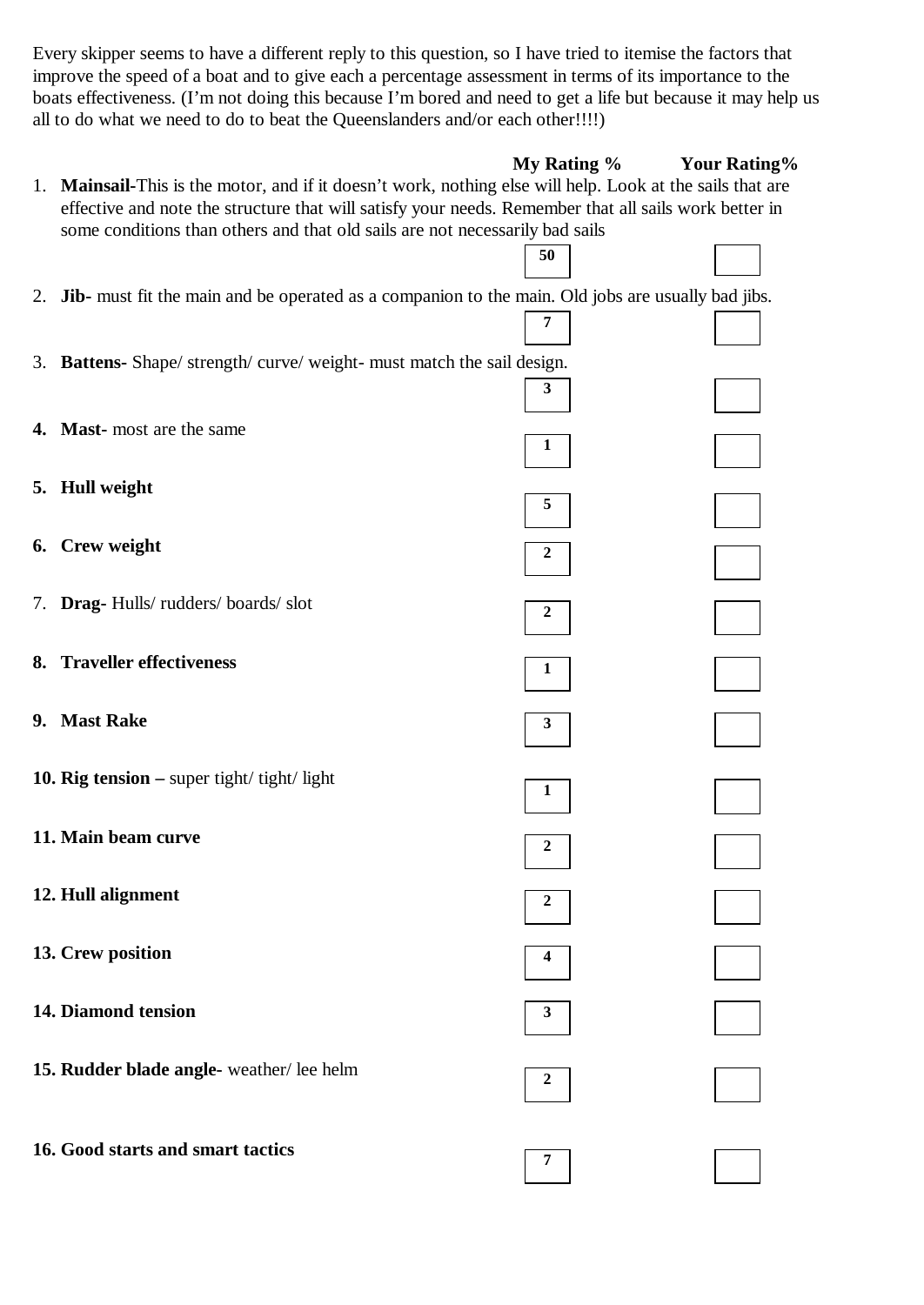| 17. Mast rotation       |   |  |
|-------------------------|---|--|
| 18. Watertight hulls    | 3 |  |
| 19. Good wind indicator |   |  |
| 20. Other factors       |   |  |

(Editors note: I came up with 387%, why can't I beat him??)

#### **Some things that don't make a Cobra go faster**

- Flash T shirts
- Dragging the boat over sand
- Coming ashore at high speed without lifting the boat
- Falling over at the wrong time
- Praying to the sea gods
- Hitting large objects at speed
- Late nights and arriving late at the club
- Hanging around with Peter Marsh
- Having things on your boat which will break at the earliest opportunity
- Calling starboard on a windsurfer
- Reading my article on how to capsize.
- Going near -red boats
	- -the wrecker
	- -the storm water pipe in a strong southerly
	- -over rocks with the boards down
	- -following Mal
	- -using a spinnaker

Feel free to add to the list!!- Laurie

#### **2002 State Titles**

Easter 2002, 13 Cobra's attended Waranga Sailing club's easter regatta to compete for the 2002 Victorian Cobra titles. This regatta was a test of everybody's patience and proved how reliant we are on staying in Mother Nature's good books to compete in the sport we all love.

After arriving early Mal and myself managed to get a sail on the Thursday afternoon. The wind was blowing 10-12 knots and provided some of the best sailing I have ever had. One of the advantages of Waranga is the physical size that allows constant winds, relatively smooth waters and the ability to sail fairly long distances. That evening the wind started to pick up to the point that the scheduled race for Friday was postponed. Late on the Friday afternoon the wind appeared to abate and whilst all other boats had packed up and sort shelter a number of the Cobra contingent decided it wasn't that bad and they really needed a sail. All the Cobras were rigged in a small sheltered inlet, upon leaving this it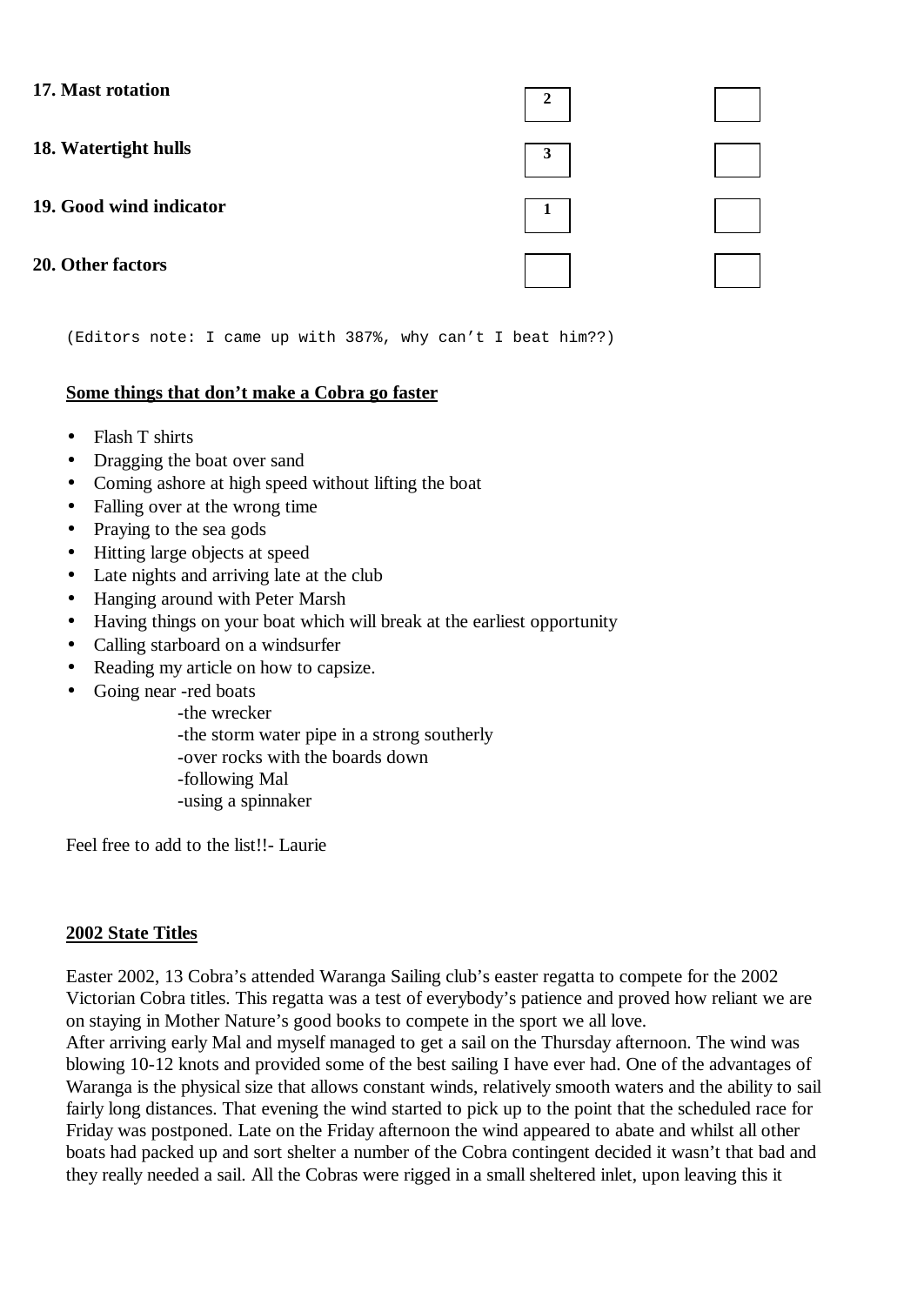became apparent just how high the waves had been built up in the wind and maybe the wind hadn't dropped as much as we first thought. Many boats immediately turned around and went back in. Pete Marsh and Laurie Bradford, who went out on Dream Machine continued on and managed to break a diamond wire causing the mast to break and ripping a brand new jib. The ride out in the rescue boat to tow them back proved just how wild and woolly it still was as I was repeatedly slammed between the floor and roof of the half cabin in an attempt to get some weight forward to prevent the boat standing on end.

 The next day the wind had increased even further and once again all sailing was postponed for that day. The wind indicator in the clubhouse registered over 45MPH and apparently this reads up to 10 mph low. After a round of cricket in the afternoon the wind did start to abate again, 2 Hobie 16's rigged and not to be outdone Sean on Quarter to Six and Dan on 551 managed to get a sail. Sunday morning we were greeted with a 10 knot southerly and everybody was keen to hit the water, however the wind continued to drop and the first race was started in less than 3 knots of wind. Colin on Fuse-a-light showed fine form in the light and flukey conditions and finished the shortened course first followed by Laurie on Live Wire and Mike on 007  $3^{\text{rd}}$ .

 The second race was started straight away and if possible the wind decreased even further. All crews were forced to sit on the bows of their boats and trim the sails based on the increase or lack of bow wave (ripple) created in the millpond conditions. Once again a shortened course and Mike Landers on 007 started to show his form in the light conditions taking first place from Chris Wells on Really Awesome and Peter Marsh on Dream Machine.

A  $3<sup>rd</sup>$  race was scheduled for that afternoon but as boats drifted around near the start line in less than 2 knots with the impossibility to decide where the wind was actually coming from the race was once again postponed. The Cobra's managed to fill in the waiting time by capsizing their own or other boats. Many of the crews received a lot of exercise swimming between and ultimately back to their own boat

 The wind did come up a little later that evening so Mal and Derek went out for a midnight sail, flat water, nice breeze, peaceful and quiet. Mal had managed to attach a small light to himself, don't think there was a lot of thought in this given Derek's record in falling off boats.

An early start was had on the Monday and 2 races were fitted in prior to the presentation that afternoon. Both these races were once again sailed in light conditions, 3 knots or less and once again both were shortened courses. Race 3 was won by Fuse-A-Light,  $2<sup>nd</sup>$  Live Wire,  $3<sup>rd</sup>$  007. Some mental arithmetic showed that the final outcome was dependent on the final race with Colin with 2 wins, Mike with a 1<sup>st</sup> and 2 3rds and Laurie with 2 2nds. The race started in extremely light conditions and some indiscretions on the start line by other boats saw Colin forced into the middle of the fleet, Mike and Laurie got clean air and cleared away from the rest of the fleet with Stan on Turbo in tow. Further indiscretions at the first mark saw this gap increase and the first 3 crossed in that order.

It was unfortunate that the conditions were like this because the actual temperature was very warm with most days approaching the 30's and no rain. Waranga sailing club does a lot of work to ensure this regatta is a success and support from local businesses ensures prizes of some substance. Whilst the weather did keep some away approximately 50 boats of various classes did compete. The drinking, camping, drinking, pub visits, drinking, partying, drinking, sailing, drinking, social atmosphere and did I forget drinking mean a good time is had by all.

#### Final Placings

| 1 <sup>st</sup> | -007         | Mike and Clare Landers               |
|-----------------|--------------|--------------------------------------|
| 2 <sup>nd</sup> | Fuse-A-Light | Colin Orchard and a guy he picked up |
| $3^{\text{rd}}$ | Live Wire    | Laurie Bradford and Megan Thornhill  |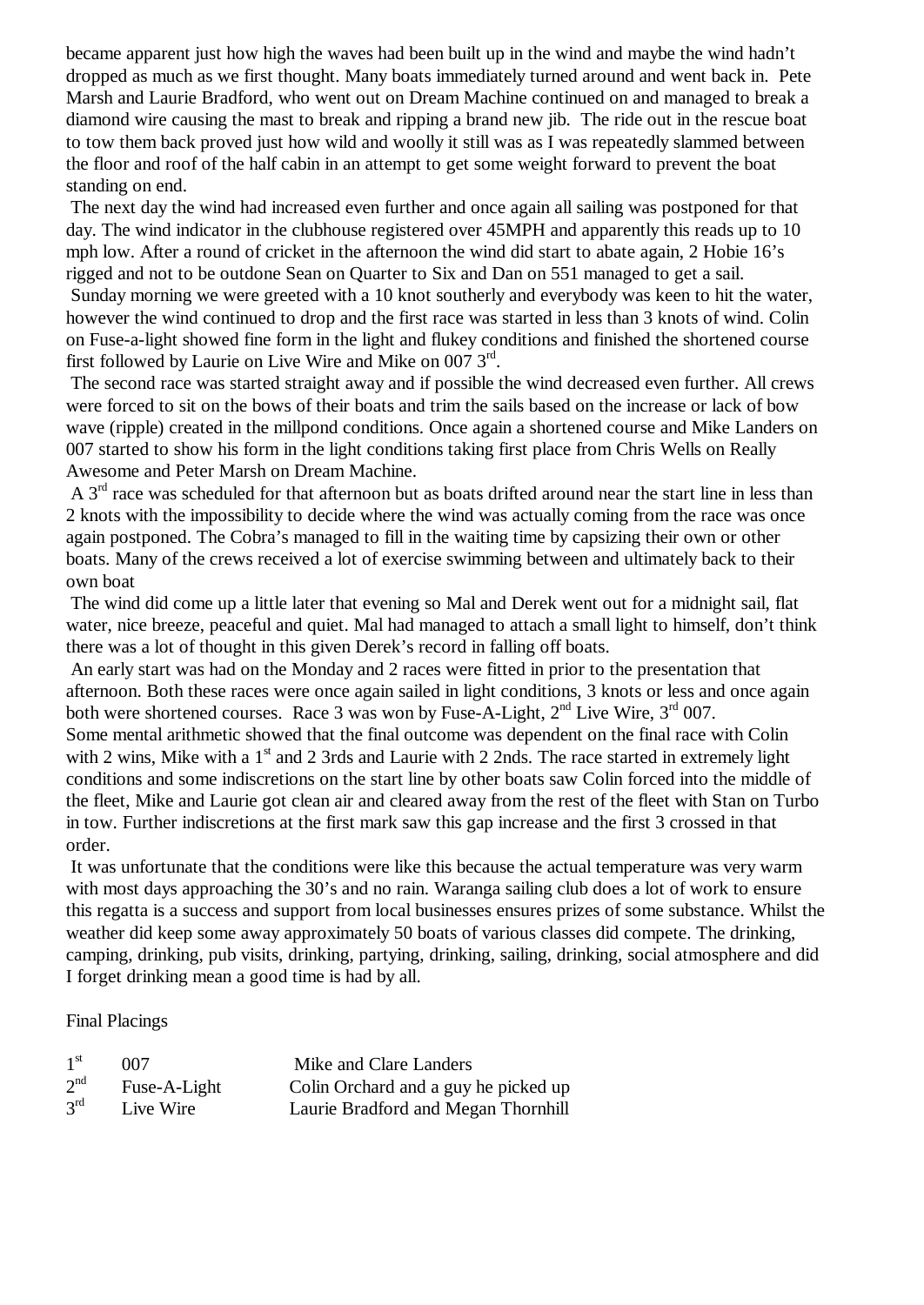### **Caption Competition**

This photo was recently taken at Parkdale yacht club one pleasant Sunday afternoon. If you have a suitable caption for this then email [editor@cobracat.com](mailto:editor@cobracat.com) or phone me on 0398778078 with your submission. The best entry will receive a prize and all entries will be displayed at the AGM in June. Enter as many as you like.

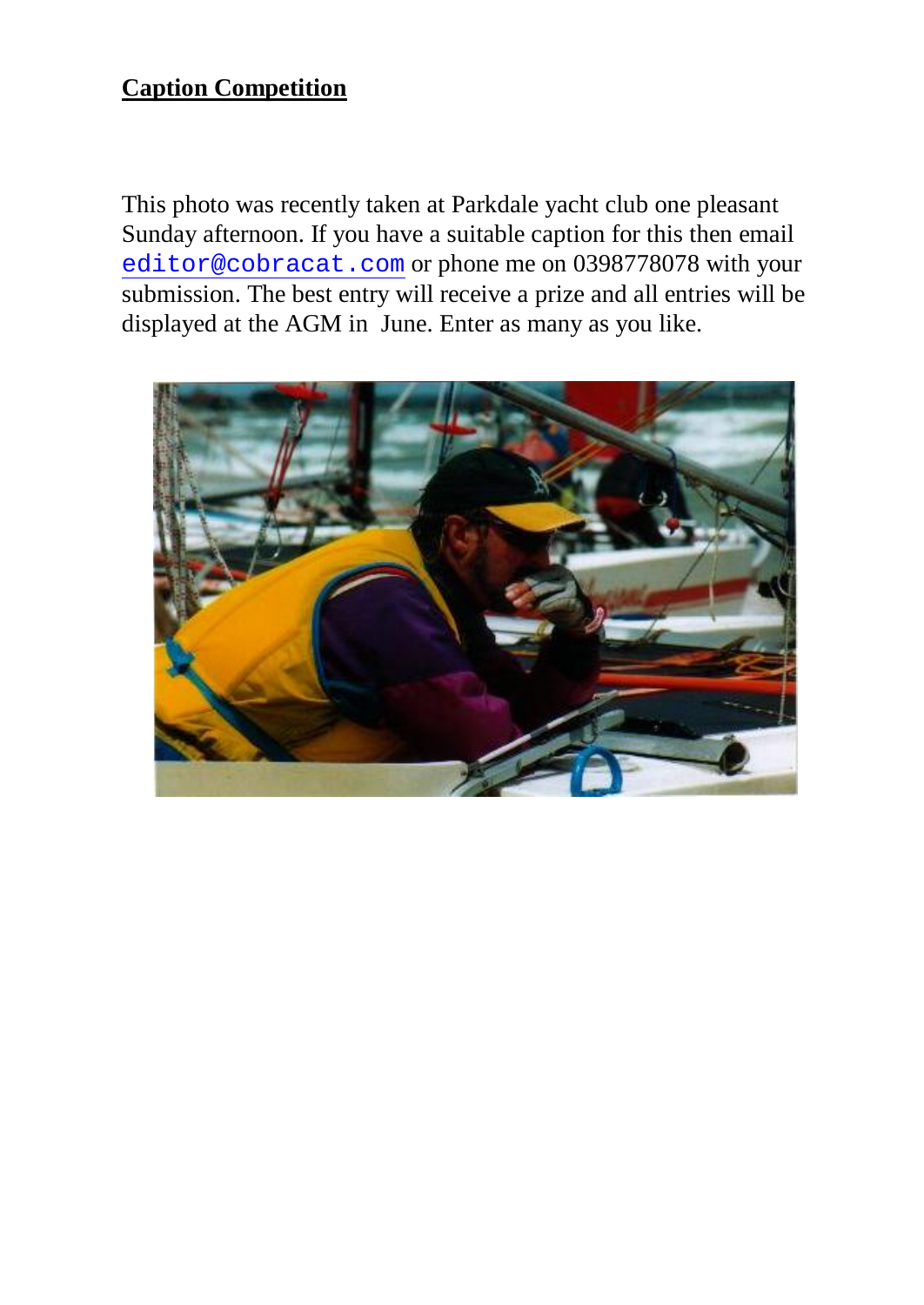

Created with EclipseCrossword —<http://www.eclipsecrossword.com>

# **Across**

- 2. TERM USED DOWNWIND WITH THE MAIN ON ONE SIDE AND THE JIB ON THE OTHER
- 4. A FLOW OF WATER RUNNING CONSISTENTLY IN ONE DIRECTION
- 6. THE TERMINAL POINTS ON THE HULL FOR ALL SHROUDS
- 10. ANOTHER EXPRESSION FOR A HEADER, WHEN THE WIND MOVES TO THE HEAD OF THE BOAT WHEN CLOSEHAULED
- 11. A BOAT THAT NEEDS TO TACK TO AVOID AN OBSTRUCTION MUST CALL THIS IF ANOTHER BOAT PREVENTS HER FROM DOING SO
- 12. A BOAT WITH MAIN AND JIB HAS A ..... RIG
- 14. THE LOWER END OF A MAST OR SAIL
- 17. A ONE DESIGN SPEED HUMP
- 18. THE MAXIMUM NUMBER OF CROSSMEMBERS A COBRA CAN HAVE BETWEEN HULLS
- 21. THE FOREMOST HEADSAIL
- 22. A COBRA SAIL MUST NOT HAVE ANY OF THIS STRONG MATERIAL IN ITS CONSTRUCTION
- 24. A CLASS OF 16 FOOT CATAMARAN
- 25. TO SLACKEN OFF
- 26. THE TOILET ON A BOAT
- 27. THE P FLAG IS WHITE AND ....
- 31. THE CREW ON UNDERCOVER
- 32. THE WIDTH OF A BOAT MEASURED FROM SIDE TO SIDE
- 33. THE ART OF ROWING A BOAT WITH ONE OAR